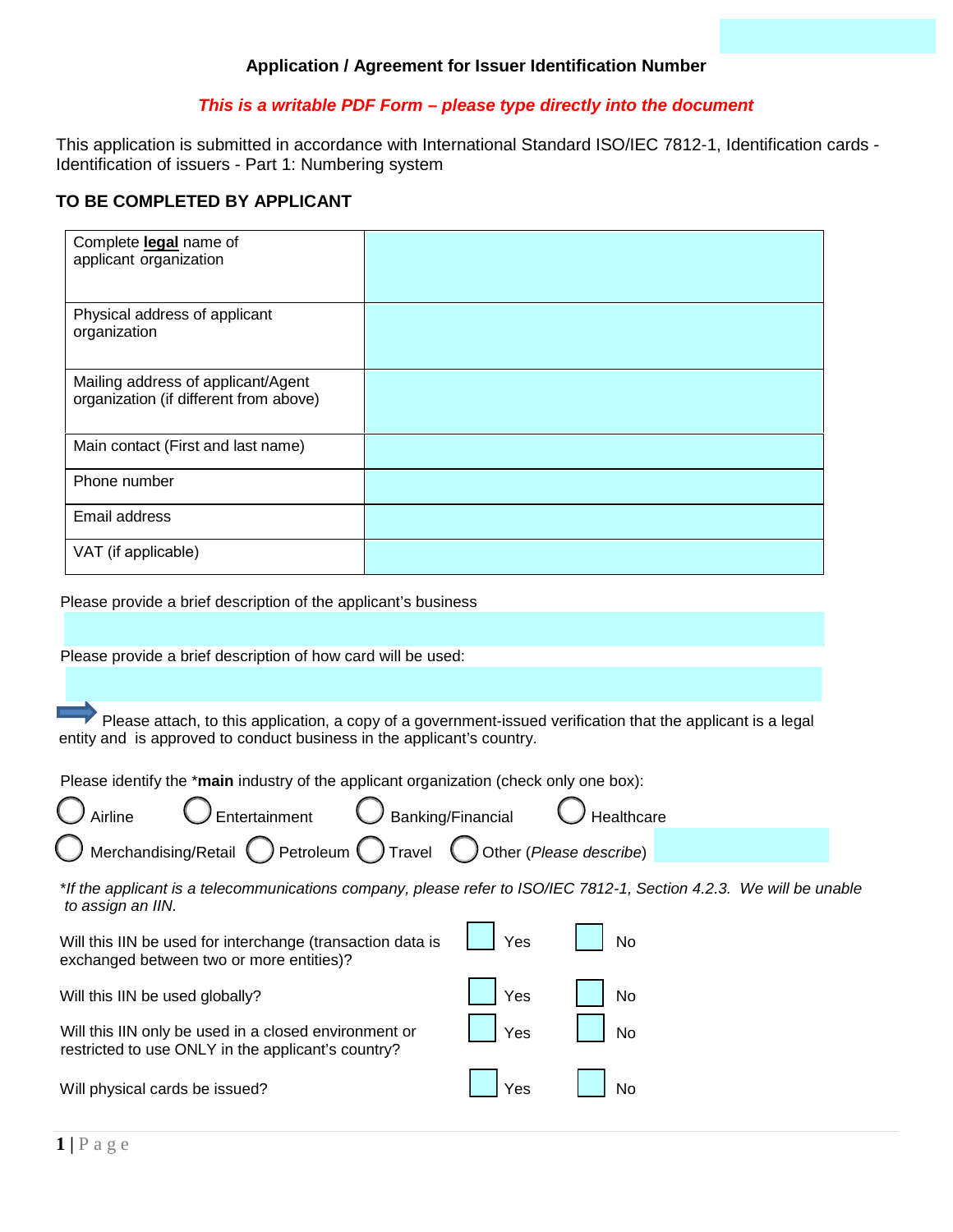| Name of applicant:                                                                                 |  |  |  |  |  |
|----------------------------------------------------------------------------------------------------|--|--|--|--|--|
| Yes<br>No<br>Does the applicant have any other IINs outside of<br>those assigned by a card scheme? |  |  |  |  |  |
| Please note: ISO/IEC 7812-1 only allows one IIN per legal entity.                                  |  |  |  |  |  |
| Please identify the IIN(s)<br>If yes.                                                              |  |  |  |  |  |
| Anticipated date of first use of the IIN:                                                          |  |  |  |  |  |

### **TERMS & CONDITIONS**

Please note ISO/IEC 7812-1 allows for only one IIN per legal entity. In assigning an IIN, the American Bankers Association (ABA), is acting as the Registration Authority (RA), under contract with the International Organization for Standardization/International Electrotechnical Commission (ISO and IEC respectfully) and the assignment, registration or publication on an IIN is not intended to signify, or should not be taken as in any way implying, that the company to whom the IIN is assigned has become or will become a member, associate member or agent of the ABA or any of its subsidiaries.

The operation of the RA is a not-for-profit-making service to card issuers complying with ISO/IEC 7812. Its success depends, in part, on the cooperation of card issuers. The RA will not be held financially liable for errors or omissions, howsoever arising, whether negligently or otherwise in the registration, reservation or assignment of IINs or the publication of those IINs and the names and addresses of the parties to which they are assigned.

The applicant Organization acknowledges this IIN is issued with the understanding that it will be used in accordance with the requirements in ISO/IEC 7812-1. It is acknowledged that in assigning this IIN, the RA is designating the IIN as identifying the organization specified as a card issuer as described in ISO/IEC 7812-1. The use of this IIN or any other IIN by a party which does not choose to comply with the provisions of ISO/IEC 7812-1, with or without the knowledge of the RA is beyond the control of the RA and, therefore, the RA cannot guarantee the sole and unique use of this IIN to your organization.

In order to maintain the integrity of the *ISO Register of Issuer identification Numbers*, the applicant Organization agrees to notify the RA of any changes regarding this assignment.

It is mutually agreed that neither Party shall be held liable for damage caused by delay or failure to perform when delay or failure is due to government regulation, Act of God, war, disaster, fire, flood, strike or labor disruption, or civil disorder making it illegal or impossible to abide by this agreement or any of its terms.

The applicant Organization agrees to defend, hold harmless, and indemnify the ABA, ISO and the IEC for any negligent or reckless acts or omissions of its agents, employees, or those under its exclusive control arising in and of this agreement and for any cause of action or damage from the applicant Organization's participation in the IIN system.

#### **By signing this application/agreement, your organization is agreeing to all of the terms and conditions listed in this application. You are also certifying the information provided in this application is correct.**

|           | Printed Name of Authorized Representative |      |  |
|-----------|-------------------------------------------|------|--|
|           |                                           |      |  |
| Signature |                                           | Date |  |